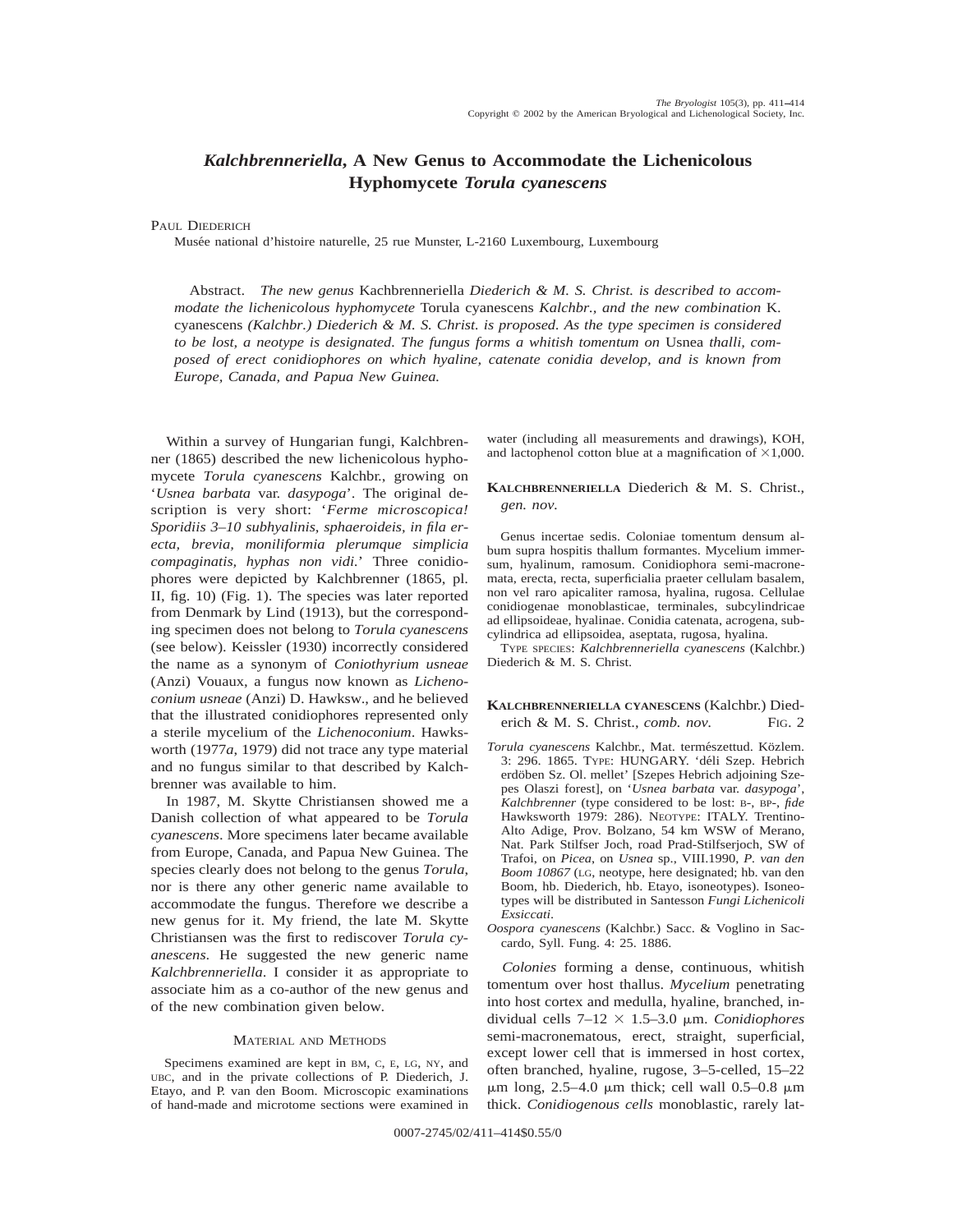

FIGURE 1. Original illustration of *Torula cyanescens* Kalchbr. (Kalchbrenner 1865, pl. II, fig. 10).

erally producing second conidium, terminal, subcylindric to ellipsoid, hyaline, terminal cells sometimes conidiogenous. *Conidia* arising in acropetal chains, acrogenous, breaking off only with difficulty, subcylindric to ellipsoid, aseptate, with thick, rugose wall  $(\pm$  smooth in KOH), pale grayish (hyaline in KOH),  $5.5-7.0 \times 3-4 \mu$ m.

*Distribution and hosts.*—The species is presently known from Europe (Denmark, Hungary, Ireland, Italy, and Scotland), North America (Canada), and Australasia (Papua New Guinea), and it appears to be cosmopolitan. All known specimens are from *Usnea* thalli, including *Usnea flammea*, *U. glabrescens* agg., and *U. subfloridana*, which are not damaged by the presence of the fungus. The relatively small number of specimens available to me is surely partly due to the very inconspicuous appearance of the fungus that can easily be overlooked, even by experienced lichenologists. On the other hand, the species is certainly rare, as no additional specimens were found in the very abundant *Usnea* material with lichenicolous fungi examined by me during the past 15 yr.

*Discussion. Torula cyanescens* can be distinguished from the genus *Torula* (Pers.) Link, the species of which all have brown, often septate conidia and very characteristic conidiogenous cells that are determinate, usually spherical, and sometimes become cupulate (Ellis 1971). No other hyphomycete genus illustrated by Carmichael et al. (1980) fits *Torula cyanescens*, and the description of a new genus *Kalchbrenneriella* is therefore appropriate. Similar genera are *Hormomyces* Bonord., a basidiomycetous anamorph forming sporodochialike conidiomata, *Monilia* Pers., *Hyalodendron* Diddens, and *Sphaeridium* Fresen., which are all distinguished by strongly branched conidiophores and smooth conidia.

*Kalchbrenneriella cyanescens* is easily recognized by the general aspect of infected *Usnea* thalli. These appear as mat, whitish (not bluish, as the epithet *cyanescens* might suggest), almost pruinose, and only at a high magnification can the dense tomentum formed by the conidiophores be recognized. It cannot be confused with any other known lichenicolous hyphomycete with hyaline conidia, although the conidiophores of *Refractohilum* D. Hawksw. and *Hawksworthiana peltigericola* (D. Hawksw.) U. Braun, often developing over gall-like swellings of their hosts, might be superficially similar when observed with a dissecting microscope. The conidia in all these species are, however, different (Braun 1988; Hawksworth 1977*b*).

One of the specimens examined (*Diederich 8315*) is furthermore attacked by an unidentified *Nectria s.lat.* species, resembling *Nectria erubescens* (Desm.) W. Phillips & Plowr. It has superficial, dark reddish brown perithecia without hairs and 3 septate ascospores of  $9.0-11.5 \times 2.0-2.5 \mu m$ , easily breaking into two 1-septate part spores. Although the perithecia are predominantly present in parts of the *Usnea* thallus in which *Kalchbrenneriella cyanescens* is scarce, it cannot be ruled out that *K. cyanescens* is an anamorph of the *Nectria*. More collections, culture experiments, and molecular studies are necessary to give a more definite answer to this question.

Lind (1913) reported the discovery of *Oospora cyanescens* in Denmark. The late M. Skytte Christiansen received the corresponding specimen in 1991 from the herbarium of E. Rostrup, which is now kept in CP. Following Christiansen (1991, pers. comm.), the specimen consists of tiny yellow granules growing on decaying wood. These granules are apparently dessicated colonies of a yeast-like fungus with multipolar budding. There was no trace of a mycelium or a pseudomycelium. One microscopic slide prepared by Christiansen is kept in hb. Diederich. This specimen clearly does not belong to *Kalchbrenneriella cyanescens*.

*Additional specimens examined*.—CANADA. BRITISH COLUMBIA. Alberta, Banff Nat. Park, Tunnel Mtn, 51°11' N; 115°33' W, on *Usnea glabrescens* agg., 1984, *Goward 84-1248* (UBC). DENMARK. N JUTLAND. Tværsted, dunes NW of Frederikshavn, on *U. subfloridana*, 1968, *Christiansen 5966* (C, hb. Diederich). GREAT BRITAIN. V. C. 101, KINTYRE. Knapdale, Loch Coille-Bharr, on W side of loch, on *U. flammea*, 2001, *Coppins* (E, hb. Diederich); Knapdale, Loch Sween, peninsular on W side of Port Lunna, on *U. flammea*, 2001, *Coppins* (E, hb. Diederich). V. C. 104, NORTH EBUDES. Isle of Skye, SSE Broadford, Ard-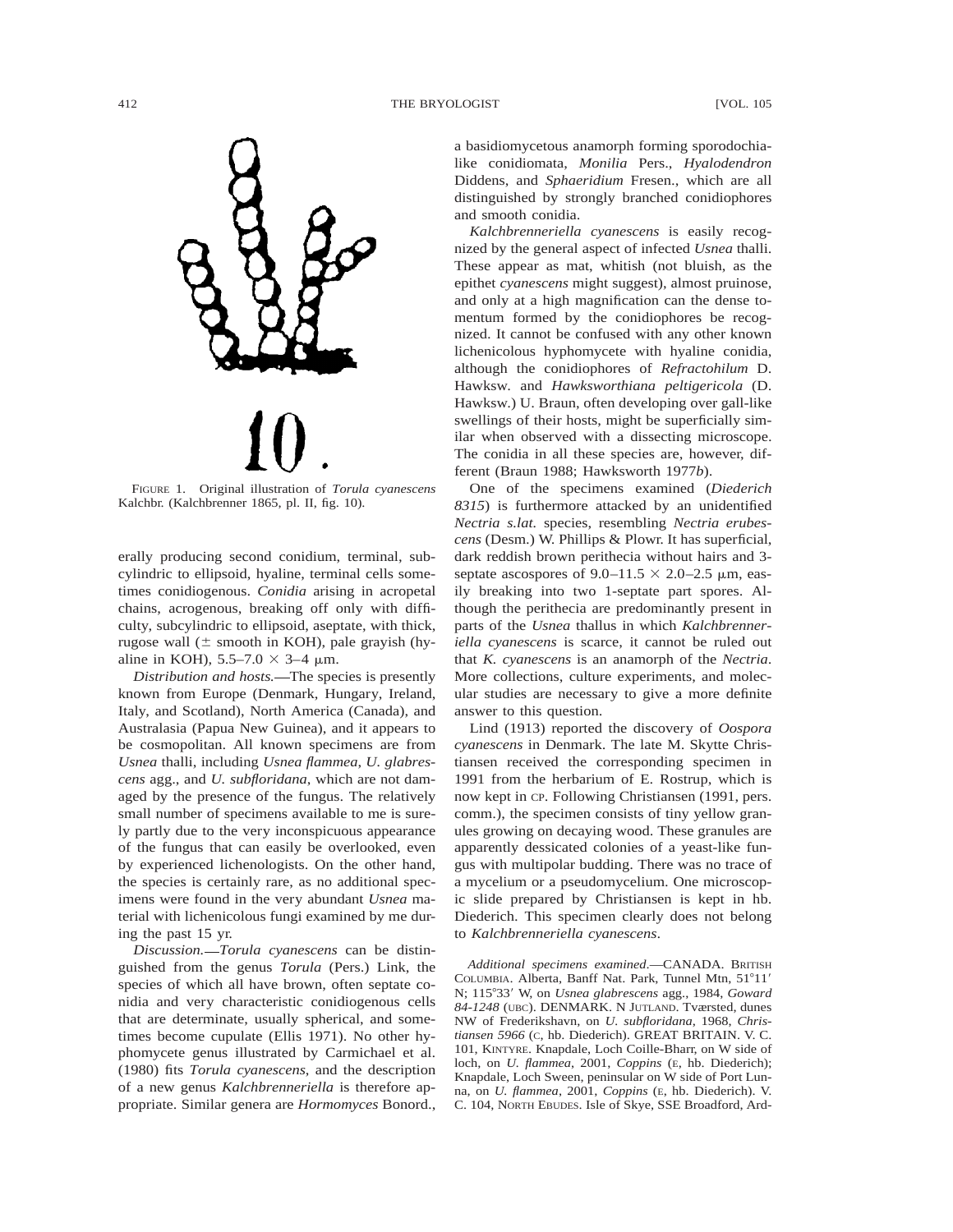

FIGURE 2. *Kalchbrenneriella cyanescens* (neotype). — A. Infected *Usnea* thallus at varying magnification. - B. Conidiophores and conidia, examined in water; scale  $= 10 \mu m$ . Del. J. Etayo.

nameacan, on *U. flammea*, 1987, *Diederich 8315, 8316* (NY, hb. Diederich). V. C. 110, OUTER HEBRIDES. Isle of Lewis, Lews castle woods and grounds along Stornoway harbour, on *U. subfloridana*, 1959, *Manning* (E). IRE-LAND. V. C. H16, WEST GALWAY. Connemara, Toombeola, Angles' Return, on *U. flammea*, 1979, *Richardson* (E). PAPUA NEW GUINEA. EASTERN HIGHLANDS. SE of Goroka towards Lufa, near Litipinaga, 1,700 m, on *Usnea* sp., 1987, *Lambley 1101*(a) (BM, hb. Diederich).

#### ACKNOWLEDGMENTS

I am much grateful to the late M. Skytte Christiansen for generously putting at my disposal his specimen, slides, and draft drawings of *Kalchbrenneriella cyanescens*, to J. L. Crane for sending me a photocopy of the extremely rare paper of Kalchbrenner in which *K. cyanescens* is described, to Javier Etayo for preparing the excellent drawing and for critically checking the ms, and to two anonymous referees for their comments. Furthermore, I thank B. Coppins, T. Goward, P. Lambley, and P. van den Boom for the loan of additional specimens.

#### LITERATURE CITED

- BRAUN, U. 1988. Studies on *Ramularia* and allied genera (I). International Journal of Mycology and Lichenology 3: 271–285.
- CARMICHAEL, J. W., W. B. KENDRICK, I. L. CONNERS & L. SIGLER. 1980. Genera of Hyphomycetes. The University of Alberta Press, Edmonton, AB.
- ELLIS, M. B. 1971. Dematiaceous Hyphomycetes. Commonwealth Mycological Institute, Kew.
- HAWKSWORTH, D. L. 1977*a.* Taxonomic and biological observations on the genus *Lichenoconium* (Sphaeropsidales). Persoonia 9: 159–198.
	- ———. 1977*b.* Three new genera of lichenicolous fungi.
- Botanical Journal of the Linnean Society 75: 195–209. -. 1979. The lichenicolous Hyphomycetes. Bulletin of the British Museum (Natural History), Botany series 6: 183–300.
- KALCHBRENNER, K. 1865. XIII. A Szepesi gombák jegyzéke. Némi tekintettel oly fajokra is, melyek Magyarhon más részeiben észleltettek. I. Mathematikai és Ter-